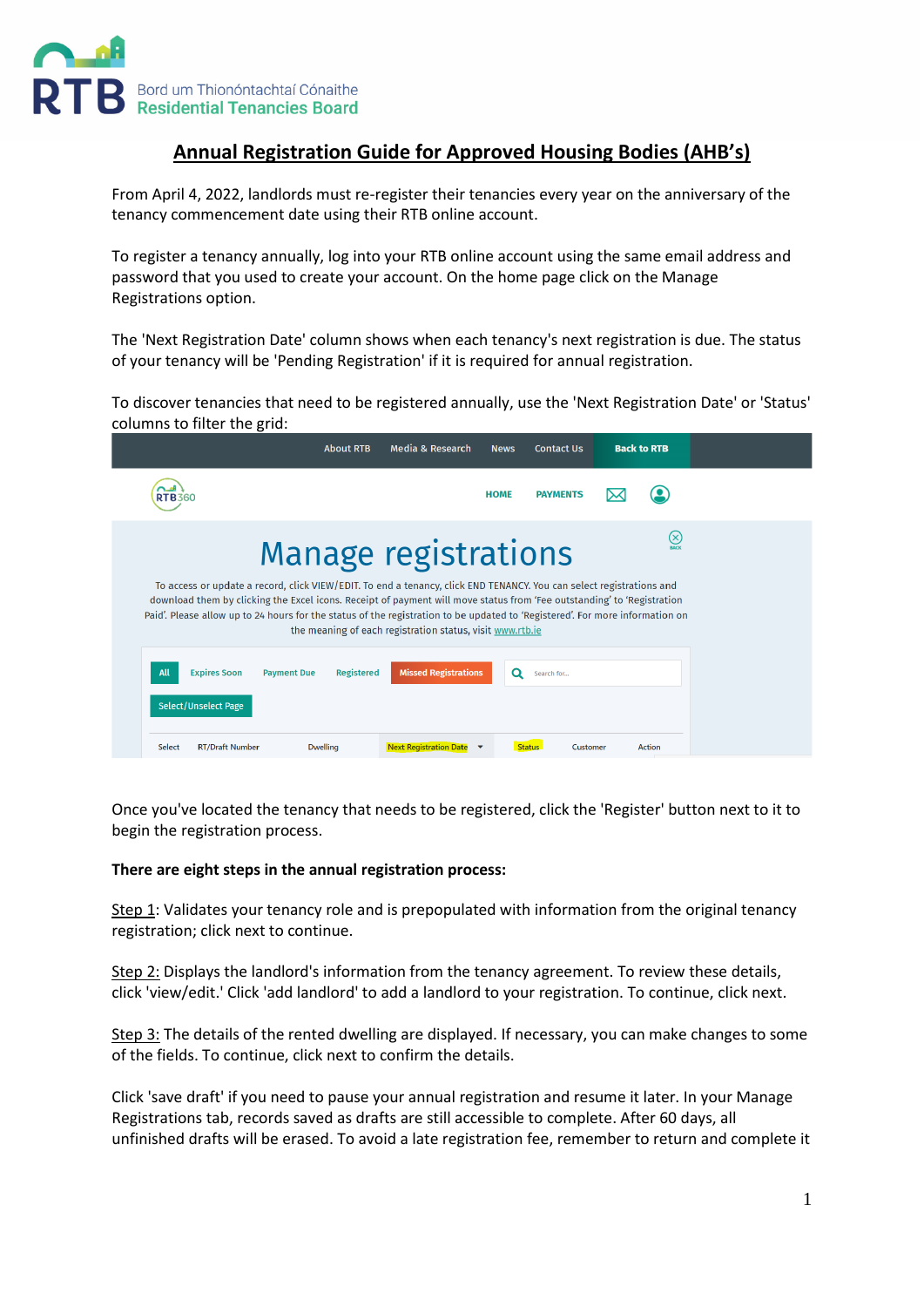

Step 4: Displays details of the tenancy. Complete the "what is the current rent amount?" field with the rent amount. Next complete the 'rent effective date' field. If you have carried out a rent review complete the "when was the last rent review?" field. Please use the tool tips for further information. You must also complete the "How many occupants are in dwelling?" field. Click next to proceed.

Step 5: Shows the tenants' information from the original tenancy registration. To review these details, click 'view/edit.' Click 'add tenant' to add a new tenant. To continue, click next

Step 6: Displays the details of any agent or management company as per the original tenancy registration. You can click 'view/edit' to review these details. To add a role to the registration, click 'add role'. Click next to proceed.

Step 7: Allows you to review all the tenancy details. Click continue to proceed.

Step 8: Finally, affirm that the information you've supplied is accurate. You can proceed to payment once you've confirmed this.

Tenancy registration can be paid for with a credit or debit card, PayPal, or SEPA (please be advised that the maximum value for SEPA payments is €4,000). Select a payment method and enter your payment information. You will receive a receipt after your payment has been validated.

Click 'Proceed to Dashboard' to return to the Manage Registrations grid. The status of the registration will be 'registration paid.' Please allow up to 24 hours for the registration status to move from registration paid to registered. On successful registration, confirmation letters will issue to the landlords and tenants listed on the registration application. Landlords can view their confirmation letters from the documents section of their online account:



You can then input the RT number in the search tool below the words 'My Documents'. This will filter the view to documents relating to that RT number.

If you have additional tenancies that require annual registration, go back to the Manage Registrations page and repeat the above steps.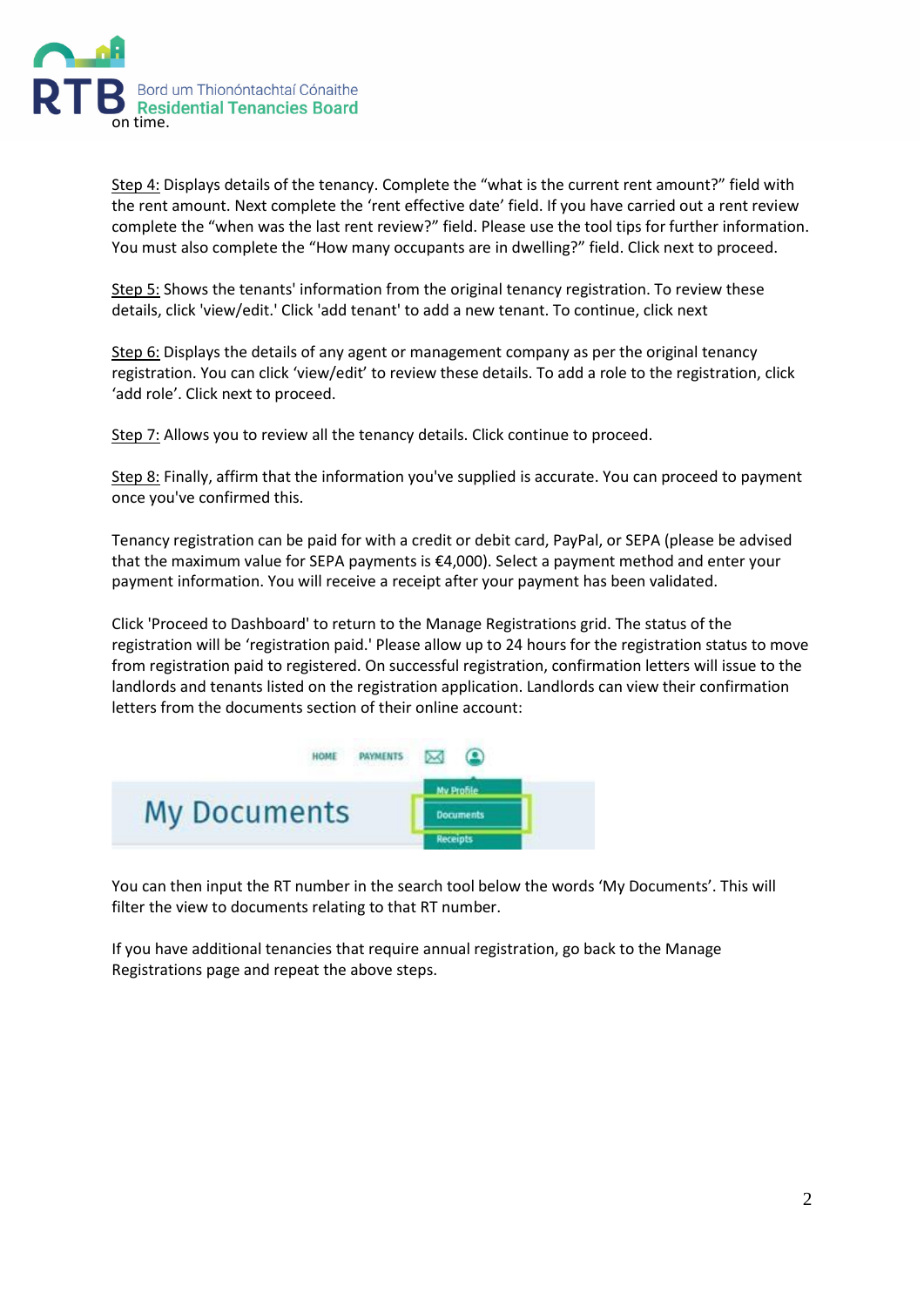

| <b>Fee Waiver</b>                                                       |        |               |                     |
|-------------------------------------------------------------------------|--------|---------------|---------------------|
| AHB Landlords who meet the requirements No Fee                          |        |               | See notes on AHB    |
| for fee waivers                                                         |        |               | Fee Waiver          |
|                                                                         |        |               | criteria below      |
| Tenancy commencement Date on or After Annual Registration Kick Off Date |        |               |                     |
| Tenancy registration                                                    | €20    | €5 per        |                     |
|                                                                         |        | month rolling |                     |
|                                                                         |        | late fee with |                     |
|                                                                         |        | no cap        |                     |
| Composites                                                              | €85    | N/A           | If late, then not a |
|                                                                         |        |               | composite.          |
|                                                                         |        |               | Please see          |
|                                                                         |        |               | additional notes    |
|                                                                         |        |               | on composite        |
|                                                                         |        |               | below               |
| 2 <sup>nd</sup> and subsequent Tenancy Registration                     | No fee |               | To be submitted     |
| Applications in respect of the one dwelling                             |        |               | on time             |
| received where the previous applications                                |        |               |                     |
| received within 12 months                                               |        |               |                     |

### More guidance on fee structures can be foun[d here](https://www.rtb.ie/register-a-tenancy/registration-fees)

### **Fee Waiver Criteria:**

AHB tenancies with an original commencement date between 07/04/2016 – 23/12/2016 are eligible for a fee waiver, providing the further part 4 registration was registered. New tenancies which came into effect on or after 24th December 2016 would be a six-year tenancy and are not eligible for an annual registration fee waiver.

To be eligible for a fee waiver, the annual registration must be registered on time. Fees will be applied if the annual registration is not completed on time. A registration fee of €20 and late fees of €5 per month will be applied. There is no late fee cap, the late fees will continue to add up until paid.

AHB's who did not complete further part 4 renewals in 2020 may still be eligible for a fee waiver. If you have a tenancy in this scenario, please contac[t ahb@rtb.ie](mailto:ahb@rtb.ie) for instructions on how to avail of a fee waiver for your annual registration. 

**To assist, we have set out some examples below of when a fee waiver will apply, and when it will not:**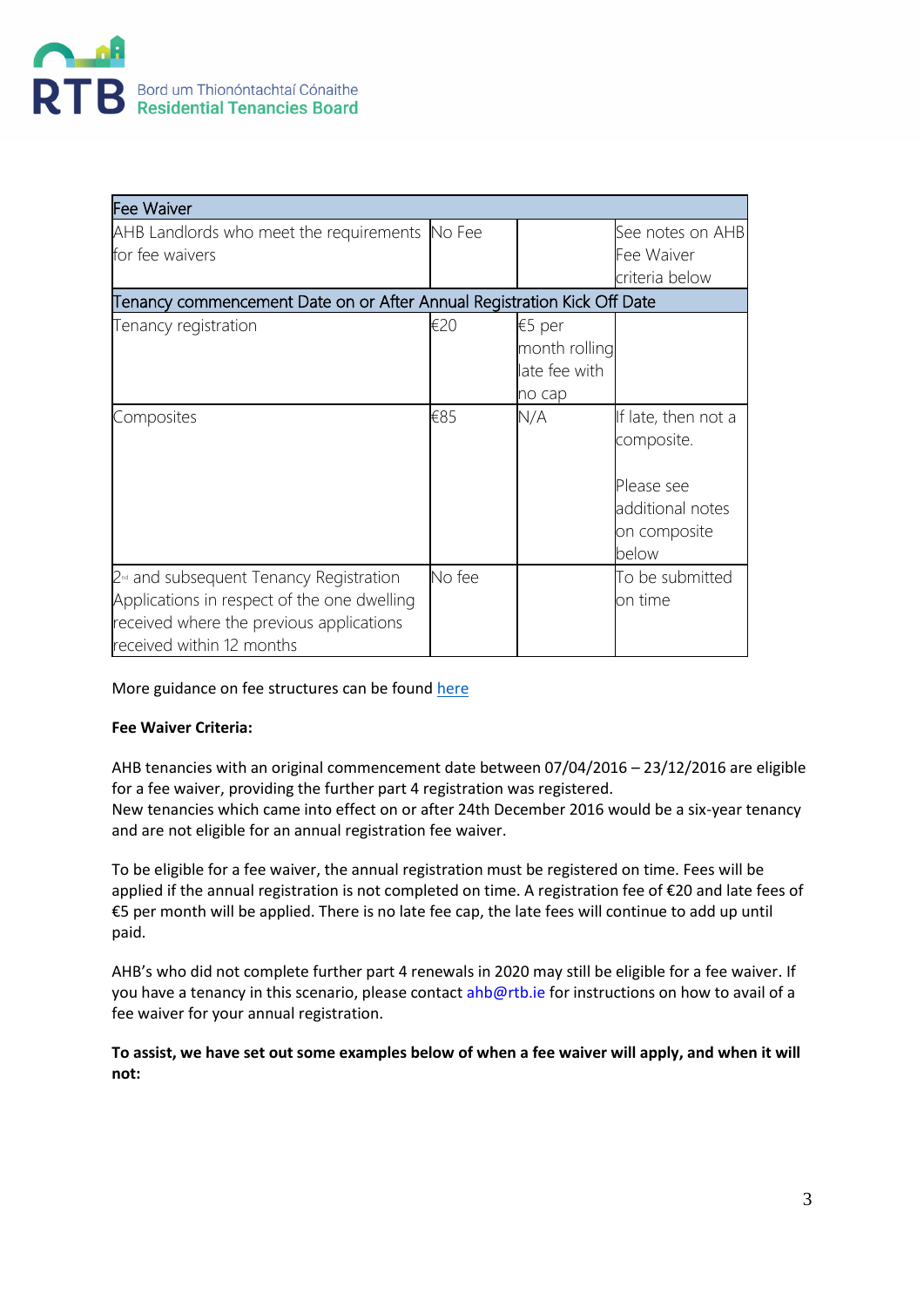

### Example 1:

Tenancy commencement date (TCD) is 07/04/2016 and this was registered with the RTB. As the same tenants lived at this address, a renewal registration was completed for this tenancy using the TCD of 07/04/2020. The first annual registration is due on 07/04/2022, the fee waiver applies to this registration once it is registered **on time**. A transition period to register your tenancy on time will be available from the 04/04/2022 – 03/07/2022 and then the normal calendar month up until the 03/08/2022. This means any AHB tenancies with a TCD anniversary between the 04/04/2022 – 03/07/2022 will have until the 03/08/2022 to register on time. After the 03/08/2022 the normal one calendar month to register your tenancy on time will be applicable.

| Annual registration commencing<br>04/04/2022             |                                  |              |
|----------------------------------------------------------|----------------------------------|--------------|
| Example 1 - TCD                                          | 7th April 2016<br>6th April 2020 | Full reg fee |
| <b>Further Part 4 Registration</b>                       | 7th April 2020<br>6th April 2022 | Full reg fee |
| Annual registration<br>- Fee Waiver 1                    | 7th April 2022<br>6th April 2023 | Fee waiver   |
| Annual registration<br>- Fee Waiver 2                    | 7th April 2023<br>6th April 2024 | Fee waiver   |
| Annual registration<br>- Fee Waiver 3                    | 7th April 2024<br>6th April 2025 | Fee waiver   |
| Annual registration<br>- Fee Waiver 4                    | 7th April 2025<br>6th April 2026 | Fee waiver   |
| End of 6 Year Tenancy - Fee<br>waivers no longer applied | 7th April 2026<br>6th April 2027 | €20          |
|                                                          |                                  |              |

### Example 2:

Tenancy commencement date (TCD) is 07/04/2017 and this was registered with the RTB. The first annual registration is due on this tenancy on the 07/04/2022. The annual registration fee of €20.00 will be due on this annual registration. A transition period to register your tenancy on time will be available from the 04/04/2022 – 03/07/2022 and then the normal calendar month up until the 03/08/2022. This means any AHB tenancies with a TCD anniversary between the 04/04/2022 – 03/07/2022 will have until the 03/08/2022 to register on time. After the 03/08/2022 the normal one calendar month to register your tenancy on time will be applicable.

| Annual reg Kick Off 04/04/2022                     |                                     |              |
|----------------------------------------------------|-------------------------------------|--------------|
| Example 2 – New Tenancy<br><b>Registration TCD</b> | 7th April 2017<br>$-6th$ April 2022 | Full reg fee |
| Annual registration<br>- Fee Applicable            | 7th April 2022<br>$-6th$ April 2023 | €20          |
| Annual registration                                | 7th April 2023                      | €20          |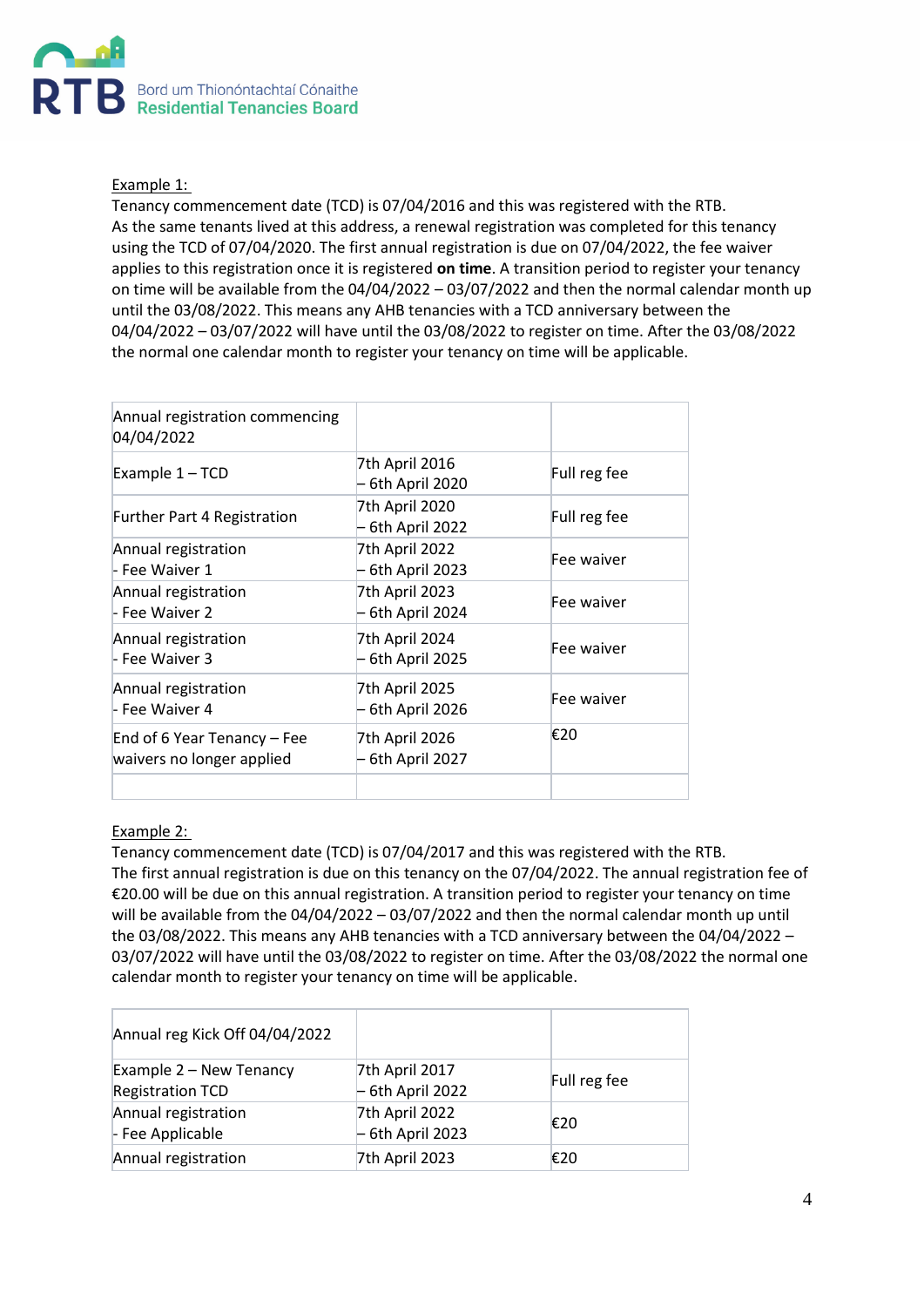

# **RTR** Bord um Thionóntachtaí Cónaithe

| Residential Tenancies Board<br>- Fee Applicable | - 6th April 2024                    |     |
|-------------------------------------------------|-------------------------------------|-----|
| Annual registration<br>- Fee Applicable         | 7th April 2024<br>$-6th$ April 2025 | €20 |
| Annual registration<br>- Fee Applicable         | 7th April 2025<br>$-6th$ April 2026 | €20 |
| Annual registration<br>- Fee Applicable         | 7th April 2026<br>$-6th$ April 2027 | €20 |
|                                                 |                                     |     |

### Example 3:

Tenancy commencement date (TCD) is 29/03/2022 and this was registered with the RTB. The first annual registration is due on this tenancy on the 29/03/2023, the annual registration fee of €20.00 will be due on this annual registration. There will be one calendar month from the 29/03/2023 to register your tenancy on time. If the annual registration is processed after the 28/04/2023 late fees would be applied.

| Annual reg Kick Off 04/04/2022                     |                                      |              |
|----------------------------------------------------|--------------------------------------|--------------|
| Example 3 - New Tenancy<br><b>Registration TCD</b> | 29th March 2022<br>– 28th March 2023 | Full reg fee |
| Annual registration<br>- Fee Applicable            | 29th March 2023<br>– 28th March 2024 | €20          |
| Annual registration<br>- Fee Applicable            | 29th March 2024<br>28th March 2025   | €20          |
| Annual registration<br>- Fee Applicable            | 29th March 2025<br>28th March 2026   | €20          |
| Annual registration<br>- Fee Applicable            | 29th March 2026<br>28th March 2027   | €20          |
| Annual registration<br>- Fee Applicable            | 29th March 2027<br>– 28th March 2028 | €20          |
| Annual registration<br>- Fee Applicable            | 29th March 2028<br>– 28th March 2029 | €20          |
|                                                    |                                      |              |

### **Additional Annual Registration Information:**

Composite fee is available for annual registrations once the below criteria is met:

- All properties must be owned by same landlord.
- Tenancy commencement date must be within one month of each other.
- All registrations must be received at the same time.
- All registrations must be received on time (within one month of the start of the tenancy)
- All properties must be in the same building and accessed by the same entrance.

However, there is a system limitation which means composites cannot be applied where the tenancy commencement dates of the tenancies fall before, on and after the 04 April 2022 date. For example, a composite fee could not be applied where there are 10 tenancies with TCDs that start on 01 April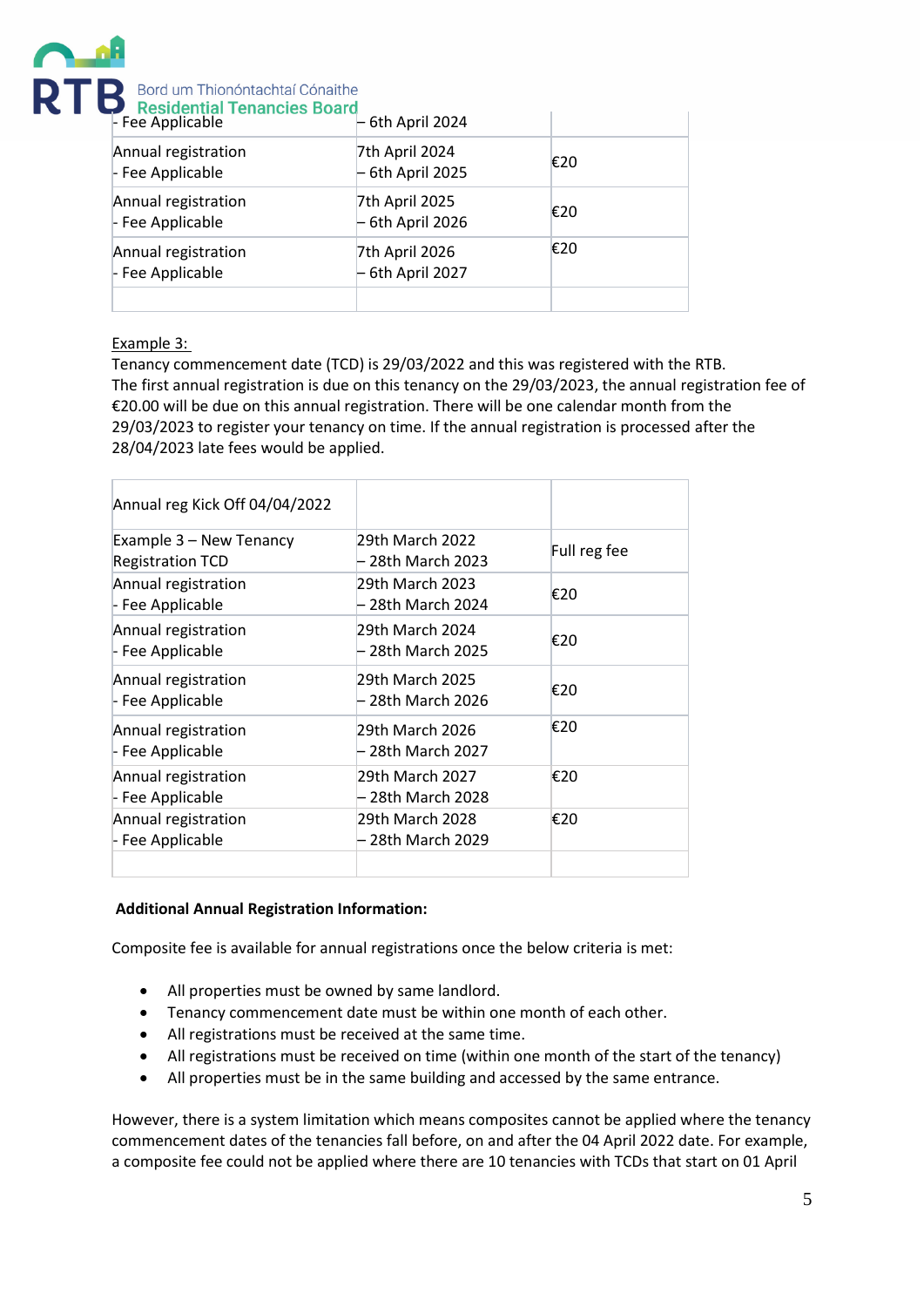

**ANUS** Bord um Thionóntachtaí Cónaithe<br>and end on 30 April, the composite fee can only be applied to those tenancies with TCDs from 04 April onwards or from 03 April backwards. If the 10 contained three tenancies with TCDs between 01 and 03 April, then these three would have to be registered as single tenancies and the remaining seven tenancies with TCDs from 04 April to 30 April could be registered and the composite fee applied if they meet the composite fee criteria.

### **Extract list of your tenancies**

You can now extract tenancy information from your online account to Excel. To view all tenancy records, go to the Manage Registrations page of your RTB online account and scroll to the bottom of the page. Then select 'Export All' button:

| All                             | <b>Expires Soon</b><br><b>Select/Unselect Page</b> | <b>Payment Due</b>                                         | <b>Registered</b>       | <b>Missed Registrations</b> | Q<br>Search for |                     |          |
|---------------------------------|----------------------------------------------------|------------------------------------------------------------|-------------------------|-----------------------------|-----------------|---------------------|----------|
| Select                          | <b>RT/Draft Number</b>                             | <b>Dwelling</b>                                            |                         | Next Registration Date ▼    | <b>Status</b>   | Customer            | Action   |
|                                 |                                                    |                                                            |                         | No Data Available           |                 |                     |          |
| $\mathbf 0$<br><b>RE-ASSIGN</b> | 50                                                 | items per page<br>$\mathbf{v}$<br><b>x EXPORT SELECTED</b> | $x \nexists$ EXPORT ALL |                             |                 | No items to display | $\circ$  |
|                                 |                                                    |                                                            |                         |                             |                 |                     | $\cdots$ |

This will export all your tenancies to an Excel spreadsheet which you then filter by TCD. You can find out when each tenancy is due for annual registration by viewing the TCD of each tenancy.

### **Fee Structure**

New tenancies being registered from 04 April 2022 will have the new fee structure applied to them as set out above and will be required to be registered annually on the yearly anniversary of the date they began within one calendar month of that date. Fees will apply each year. Late fees in the new fee structure are not capped and will continue to accrue until paid.

If registering tenancies with a tenancy commencement date before 04 April 2022 the old fee structure will be applied.

### **Additional Helpful links for Annual Registration**

Annual Registration page on the RTB website[: AR Landing Page.](https://eur04.safelinks.protection.outlook.com/?url=https%3A%2F%2Fwww.rtb.ie%2Fannual-registration&data=04%7C01%7CGillian.MacGann%40rtb.ie%7Cb095ed586f0c46270d2f08da118b8645%7Cf8f7e24b3e5b49ecbbc337d638d4f68d%7C0%7C0%7C637841588216734730%7CUnknown%7CTWFpbGZsb3d8eyJWIjoiMC4wLjAwMDAiLCJQIjoiV2luMzIiLCJBTiI6Ik1haWwiLCJXVCI6Mn0%3D%7C3000&sdata=zHHumcJFMVx3NVnFBpN8lyjZpT0goDM0bQ6OMs%2FAWY4%3D&reserved=0)

Residential Tenancies (Amendment) Act 2021: [https://www.rtb.ie/images/uploads/general/Residential\\_Tenancies\\_\(Amendment\)\\_Act\\_2021.](https://www.rtb.ie/images/uploads/general/Residential_Tenancies_(Amendment)_Act_2021.pdf) [pdf](https://www.rtb.ie/images/uploads/general/Residential_Tenancies_(Amendment)_Act_2021.pdf)